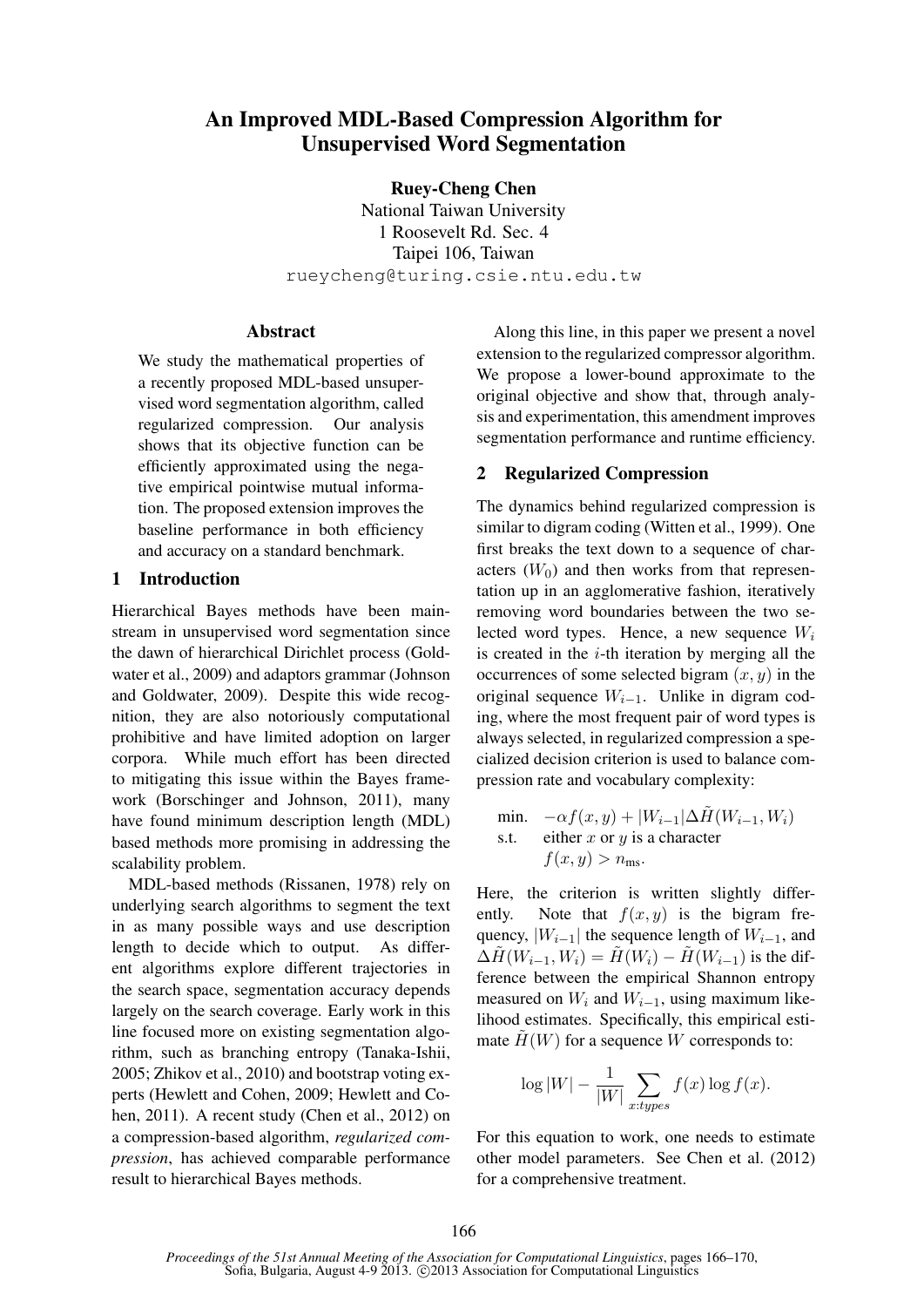$$
\begin{array}{cccc}\nf(x) & f(y) & f(z) & |W| \\
\hline\nW_{i-1} & k & l & 0 & N \\
W_i & k-m & l-m & m & N-m\n\end{array}
$$

Table 1: The change between iterations in word frequency and sequence length in regularized compression. In the new sequence  $W_i$ , each occurrence of the  $x-y$  bigram is replaced with a new (conceptually unseen) word  $z$ . This has an effect of reducing the number of words in the sequence.

## 3 Change in Description Length

The second term of the aforementioned objective is in fact an approximate to the change in description length. This is made obvious by coding up a sequence W using the Shannon code, with which the description length of W is equal to  $|W|H(W)$ . Here, the change in description length between sequences  $W_{i-1}$  and  $W_i$  is written as:

$$
\Delta L = |W_i| \tilde{H}(W) - |W_{i-1}| \tilde{H}(W_{i-1}).
$$
 (1)

Let us focus on this equation. Suppose that the original sequence  $W_{i-1}$  is N-word long, the selected word type pair  $x$  and  $y$  each occurs  $k$  and  $l$ times, respectively, and altogether  $x-y$  bigram occurs m times in  $W_{i-1}$ . In the new sequence  $W_i$ , each of the  $m$  bigrams is replaced with an unseen word  $z = xy$ . These altogether have reduced the sequence length by  $m$ . The end result is that compression moves probability masses from one place to the other, causing a change in description length. See Table 1 for a summary to this exchange.

Now, as we expand Equation (1) and reorganize the remaining, we find that:

$$
\Delta L = (N - m) \log(N - m) - N \log N
$$
  
+  $k \log k - (k - m) \log(k - m)$   
+  $l \log l - (l - m) \log(l - m)$   
+  $0 \log 0 - m \log m$  (2)

Note that each line in Equation (2) is of the form  $x_1 \log x_1 - x_2 \log x_2$  for some  $x_1, x_2 \geq 0$ . We exploit this pattern and derive a bound for  $\Delta L$ through analysis. Consider  $g(x) = x \log x$ . Since  $g''(x) > 0$  for  $x \ge 0$ , by the Taylor series we have the following relations for any  $x_1, x_2 \geq 0$ :

$$
g(x_1) - g(x_2) \le (x_1 - x_2)g'(x_1),
$$
  

$$
g(x_1) - g(x_2) \ge (x_1 - x_2)g'(x_2).
$$

Plugging these into Equation (2), we have:

$$
m \log \frac{(k-m)(l-m)}{Nm} \le \Delta L \le \infty. \tag{3}
$$

The lower bound<sup>1</sup> at the left-hand side is a bestcase estimate. As our aim is to minimize  $\Delta L$ , we use this quantity to serve as an approximate.

#### 4 Proposed Method

Based on this finding, we propose the following two variations (see Figure 1) for the regularized compression framework:

- $G_1$ : Replacing the second term in the original objective with the lower bound in Equation (3). The new objective function is written out as Equation (4).
- $G_2$ : Same as  $G_1$  except that the lower bound is divided by  $f(x, y)$  beforehand. The normalized lower bound approximates the perword change in description length, as shown in Equation (5). With this variation, the function remains in a scalarized form as the original does.

We use the following procedure to compute description length. Given a word sequence  $W$ , we write out all the induced word types (say, M types in total) entry by entry as a character sequence, denoted as C. Then the overall description length is:

$$
|W|\tilde{H}(W) + |C|\tilde{H}(C) + \frac{M-1}{2}\log|W|.
$$
 (6)

Three free parameters,  $\alpha$ ,  $\rho$ , and  $n_{\rm ms}$  remain to be estimated. A detailed treatment on parameter estimation is given in the following paragraphs.

**Trade-off**  $\alpha$  This parameter controls the balance between compression rate and vocabulary complexity. Throughout this experiment, we estimated this parameter using MDL-based grid search. Multiple search runs at different granularity levels were employed as necessary.

**Compression rate**  $\rho$  This is the minimum threshold value for compression rate. The compressor algorithm would go on as many iteration as possible until the overall compression rate (i.e.,

<sup>&</sup>lt;sup>1</sup>Sharp-eyed readers may have noticed the similarity between the lower bound and the negative (empirical) pointwise mutual information. In fact, when  $f(z) > 0$  in  $W_{i-1}$ , it can be shown that  $\lim_{m\to 0} \Delta L/m$  converges to the empirical pointwise mutual information (proof omitted here).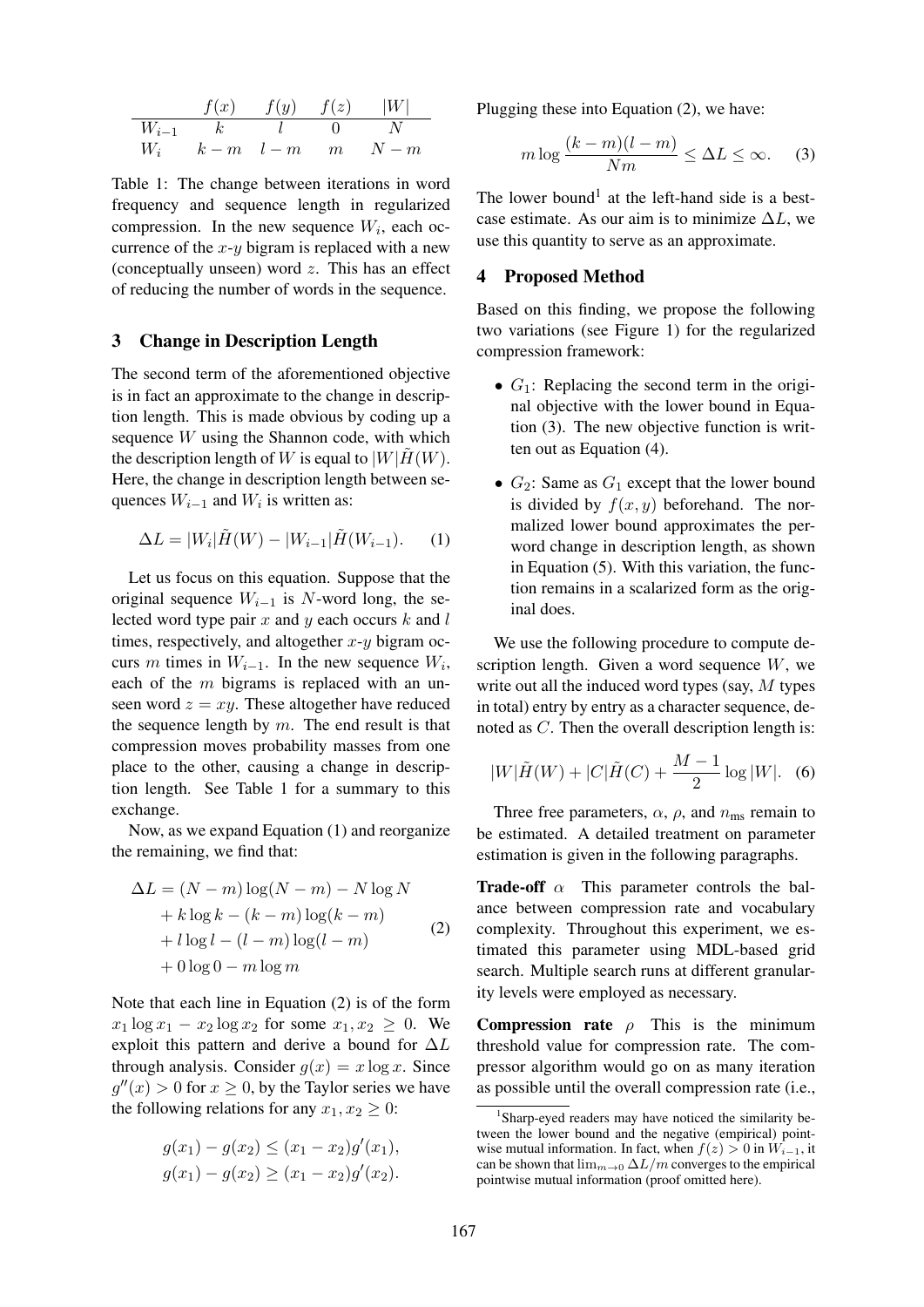$$
G_1 \equiv f(x, y) \left( \log \frac{(f(x) - f(x, y))(f(y) - f(x, y))}{|W_{i-1}| f(x, y)} - \alpha \right)
$$
(4)

$$
G_2 \equiv -\alpha f(x, y) + \log \frac{(f(x) - f(x, y))(f(y) - f(x, y))}{|W_{i-1}| f(x, y)}
$$
(5)

Figure 1: The two newly-proposed objective functions.

word/character ratio) is lower than  $\rho$ . Setting this value to 0 forces the compressor to go on until no more can be done. In this paper, we experimented with predetermined  $\rho$  values as well as those learned from MDL-based grid search.

**Minimum support**  $n_{\text{ms}}$  We simply followed the suggested setting  $n_{\text{ms}} = 3$  (Chen et al., 2012).

# 5 Evaluation

#### 5.1 Setup

In the experiment, we tested our methods on Brent's derivation of the Bernstein-Ratner corpus (Brent and Cartwright, 1996; Bernstein-Ratner, 1987). This dataset is distributed via the CHILDES project (MacWhinney and Snow, 1990) and has been commonly used as a standard benchmark for phonetic segmentation. Our baseline method is the original regularized compressor algorithm (Chen et al., 2012). In our experiment, we considered the following three search settings for finding the model parameters:

- (a) Fix  $\rho$  to 0 and vary  $\alpha$  to find the best value (in the sense of description length);
- (b) Fix  $\alpha$  to the best value found in setting (a) and vary  $\rho$ :
- (c) Set  $\rho$  to a heuristic value 0.37 (Chen et al., 2012) and vary  $\alpha$ .

Settings (a) and (b) can be seen as running a stochastic grid searcher one round for each parameter<sup>2</sup>. Note that we tested  $(c)$  here only to compare with the best baseline setting.

#### 5.2 Result

Table 2 summarizes the result for each objective and each search setting. The best  $(\alpha, \rho)$  pair for

| Run                         | P.   | R.             | F         |
|-----------------------------|------|----------------|-----------|
| <b>Baseline</b>             |      | 76.9 81.6 79.2 |           |
| $G_1$ (a) $\alpha$ : 0.030  | 76.4 |                | 79.9 78.1 |
| $G_1$ (b) $\rho$ : 0.38     | 73.4 |                | 80.2 76.8 |
| $G_1$ (c) $\alpha$ : 0.010  | 75.7 |                | 80.4 78.0 |
| $\alpha:0.002$<br>$G_2$ (a) | 82.1 | 80.0           | 81.0      |
| $G_2$ (b)<br>$\rho: 0.36$   | 79.1 | 81.7           | 80.4      |
| $G_2$ (c) $\alpha$ : 0.004  | 79.3 | 84.2           | 81.7      |

Table 2: The performance result on the Bernstein-Ratner corpus. Segmentation performance is measured using word-level precision (P), recall (R), and F-measure (F).

 $G_1$  is (0.03, 0.38) and the best for  $G_2$  is (0.002, 0.36). On one hand, the performance of  $G_1$  is consistently inferior to the baseline across all settings. Although approximation error was one possible cause, we noticed that the compression process was no longer properly regularized, since  $f(x, y)$ and the  $\Delta L$  estimate in the objective are intermingled. In this case, adjusting  $\alpha$  has little effect in balancing compression rate and complexity.

The second objective  $G_2$ , on the other hand, did not suffer as much from the aforementioned lack of regularization. We found that, in all three settings,  $G_2$  outperforms the baseline by 1 to 2 percentage points in F-measure. The best performance result achieved by  $G_2$  in our experiment is 81.7 in word-level F-measure, although this was obtained from search setting (c), using a heuristic  $\rho$  value 0.37. It is interesting to note that  $G_1$  (b) and  $G_2$  (b) also gave very close estimates to this heuristic value. Nevertheless, it remains an open issue whether there is a connection between the optimal  $\rho$  value and the true word/token ratio ( $\approx$ 0.35 for Bernstein-Ratner corpus).

The result has led us to conclude that MDLbased grid search is efficient in optimizing segmentation accuracy. Minimization of description length is in general aligned with performance improvement, although under finer granularity MDL-based search may not be as effec-

<sup>&</sup>lt;sup>2</sup>A more formal way to estimate both  $\alpha$  and  $\rho$  is to run a stochastic searcher that varies between settings (a) and (b), fixing the best value found in the previous run. Here, for simplicity, we leave this to future work.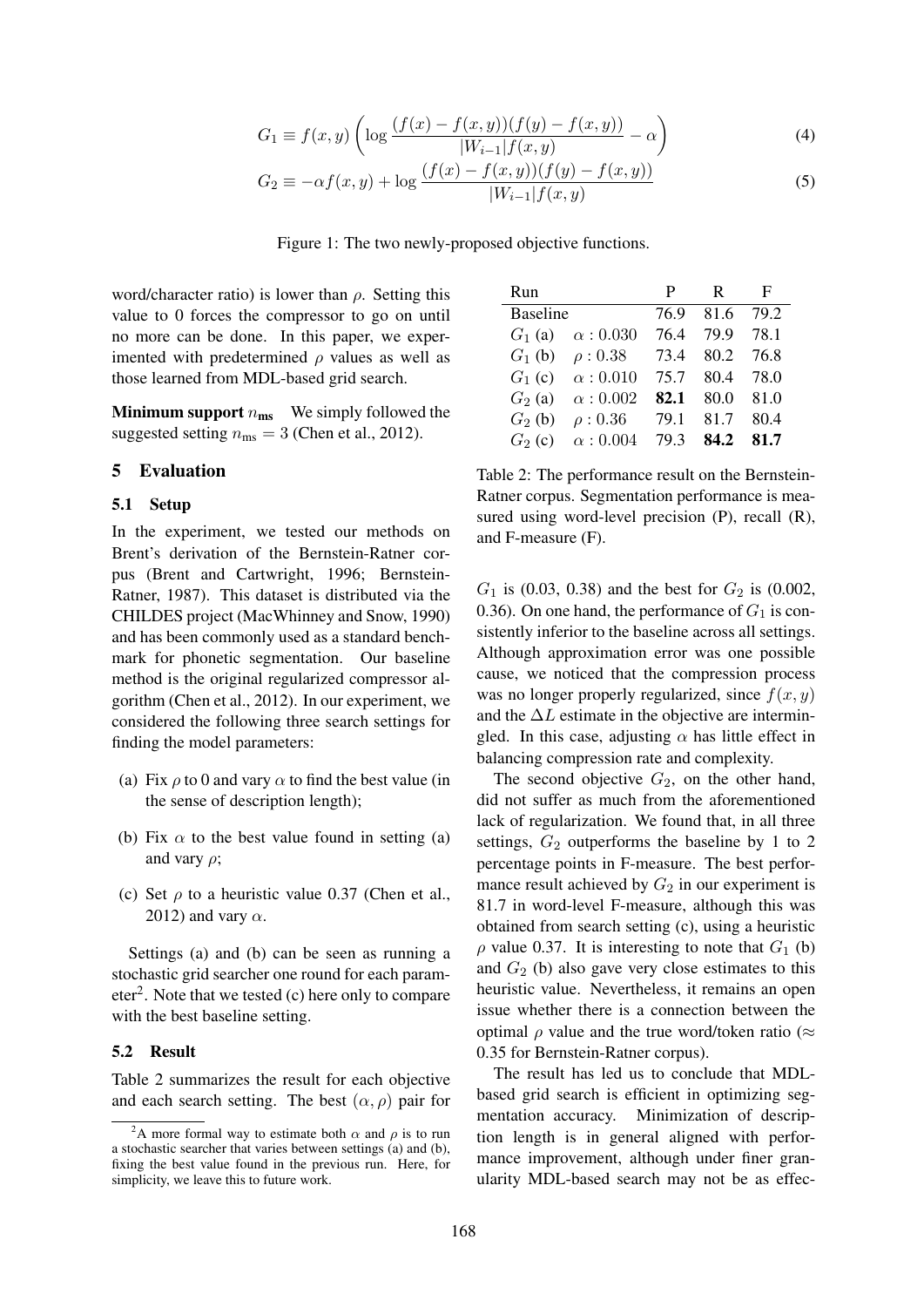| Method                                   |                                | P    | R    | F    |
|------------------------------------------|--------------------------------|------|------|------|
| Adaptors grammar, colloc3-syllable       | Johnson and Goldwater (2009)   | 86.1 | 88.4 | 87.2 |
| Regularized compression + MDL, $G_2$ (b) |                                | 79.1 | 81.7 | 80.4 |
| Regularized compression + MDL            | Chen et al. (2012)             | 76.9 | 81.6 | 79.2 |
| Adaptors grammar, colloc                 | Johnson and Goldwater (2009)   | 78.4 | 75.7 | 77.1 |
| Particle filter, unigram                 | Börschinger and Johnson (2012) |      |      | 77.1 |
| Regularized compression + MDL, $G_1$ (b) |                                | 73.4 | 80.2 | 76.8 |
| Bootstrap voting experts + MDL           | Hewlett and Cohen (2011)       | 79.3 | 73.4 | 76.2 |
| Nested Pitman-Yor process, bigram        | Mochihashi et al. (2009)       | 74.8 | 76.7 | 75.7 |
| Branching entropy + MDL                  | Zhikov et al. $(2010)$         | 76.3 | 74.5 | 75.4 |
| Particle filter, bigram                  | Börschinger and Johnson (2012) |      |      | 74.5 |
| Hierarchical Dirichlet process           | Goldwater et al. (2009)        | 75.2 | 69.6 | 72.3 |

Table 3: The performance chart on the Bernstein-Ratner corpus, in descending order of word-level Fmeasure. We deliberately reproduced the results for adaptors grammar and regularized compression. The other measurements came directly from the literature.

tive. In our experiment, search setting (b) won out on description length for both objectives, while the best performance was in fact achieved by the others. It would be interesting to confirm this by studying the correlation between description length and word-level F-measure.

In Table 3, we summarize many published results for segmentation methods ever tested on the Bernstein-Ratner corpus. Of the proposed methods, we include only setting (b) since it is more general than the others. From Table 3, we find that the performance of  $G_2$  (b) is competitive to other state-of-the-art hierarchical Bayesian models and MDL methods, though it still lags 7 percentage points behind the best result achieved by adaptors grammar with colloc3-syllable. We also compare adaptors grammar to regularized compressor on average running time, which is shown in Table 4. On our test machine, it took roughly 15 hours for one instance of adaptors grammar with colloc3-syllable to run to the finish. Yet an improved regularized compressor could deliver the result in merely 1.25 second. In other words, even in an  $100 \times 100$  grid search, the regularized compressor algorithm can still finish 4 to 5 times earlier than one single adaptors grammar instance.

#### 6 Concluding Remarks

In this paper, we derive a new lower-bound approximate to the objective function used in the regularized compression algorithm. As computing the approximate no longer relies on the change in lexicon entropy, the new compressor algorithm is made more efficient than the original. Besides run-

| Method                             | Time(s) |
|------------------------------------|---------|
| Adaptors grammar, colloc3-syllable | 53826   |
| Adaptors grammar, colloc           | 10498   |
| Regularized compressor             | 1.51    |
| Regularized compressor, $G_1$ (b)  | 0.60    |
| Regularized compressor, $G_2$ (b)  | 1 25    |

Table 4: The average running time in seconds on the Bernstein-Ratner corpus for adaptors grammar (per fold, based on trace output) and regularized compressors, tested on an Intel Xeon 2.5GHz 8 core machine with 8GB RAM.

time efficiency, our experiment result also shows improved performance. Using MDL alone, one proposed method outperforms the original regularized compressor (Chen et al., 2012) in precision by 2 percentage points and in F-measure by 1. Its performance is only second to the state of the art, achieved by adaptors grammar with colloc3 syllable (Johnson and Goldwater, 2009).

A natural extension of this work is to reproduce this result on some other word segmentation benchmarks, specifically those in other Asian languages (Emerson, 2005; Zhikov et al., 2010). Furthermore, it would be interesting to investigate stochastic optimization techniques for regularized compression that simultaneously fit both  $\alpha$  and  $\rho$ . We believe this would be the key to adapt the algorithm to larger datasets.

## Acknowledgments

We thank the anonymous reviewers for their valuable feedback.